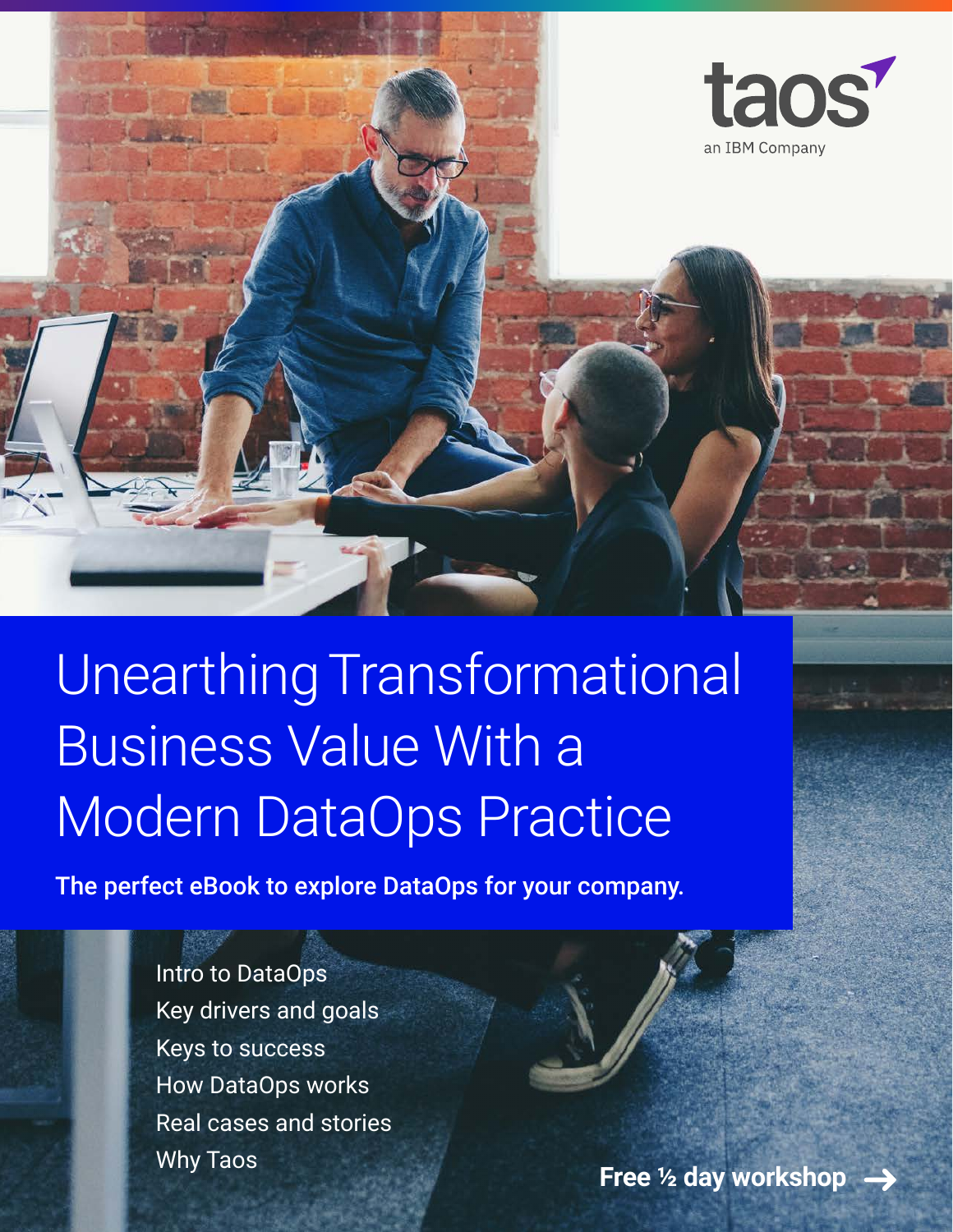[Key drivers](#page-3-0) and goals

[success](#page-4-0)

Keys to How DataOps Real cases [Why Taos](#page-10-0)<br>Nuesses Works and staries Why Taos works

Real cases [and stories](#page-7-0)

### <span id="page-1-0"></span>Intro to DataOps

Data is the food of the business. The data operating environment needs to be prepared before it is planted, watered, fed, weeded and cultivated if the organization is going to extract the most value from its data. It needs room to grow, and only when ready can it be harvested and ingested by the business. This doesn't happen by chance; organizations that make the most of their data invest in a formal data operations program.

Coined in 20151 , the term DataOps (Data Operations) refers to a development model that takes the best practices found in agile engineering and DevOps. DataOps applies these best practices to a data management program, enabling data access and utilization throughout the organization. This model promotes collaboration amongst business leaders, DevOps, data scientists, data engineers, and analytics teams to organize, analyze, and leverage data. The goal is to accelerate the collection and implementation of data-driven insights so the organization can unlock otherwise untapped business value.

The value-add coming from DataOps is so evident that every (100%) enterprise surveyed by 451 Research claims to already have a plan in place or is pursuing initiatives to deliver more agile and automated data management within their organization. The top 3 investment areas include analytics and self-service data access (40%), data virtualization (37%), and data preparation (32%).<sup>2</sup>

Coined in 2015<sup>1</sup>, , the term DataOps (Data Operations) refers to a development model that takes the best practices found in agile engineering and DevOps.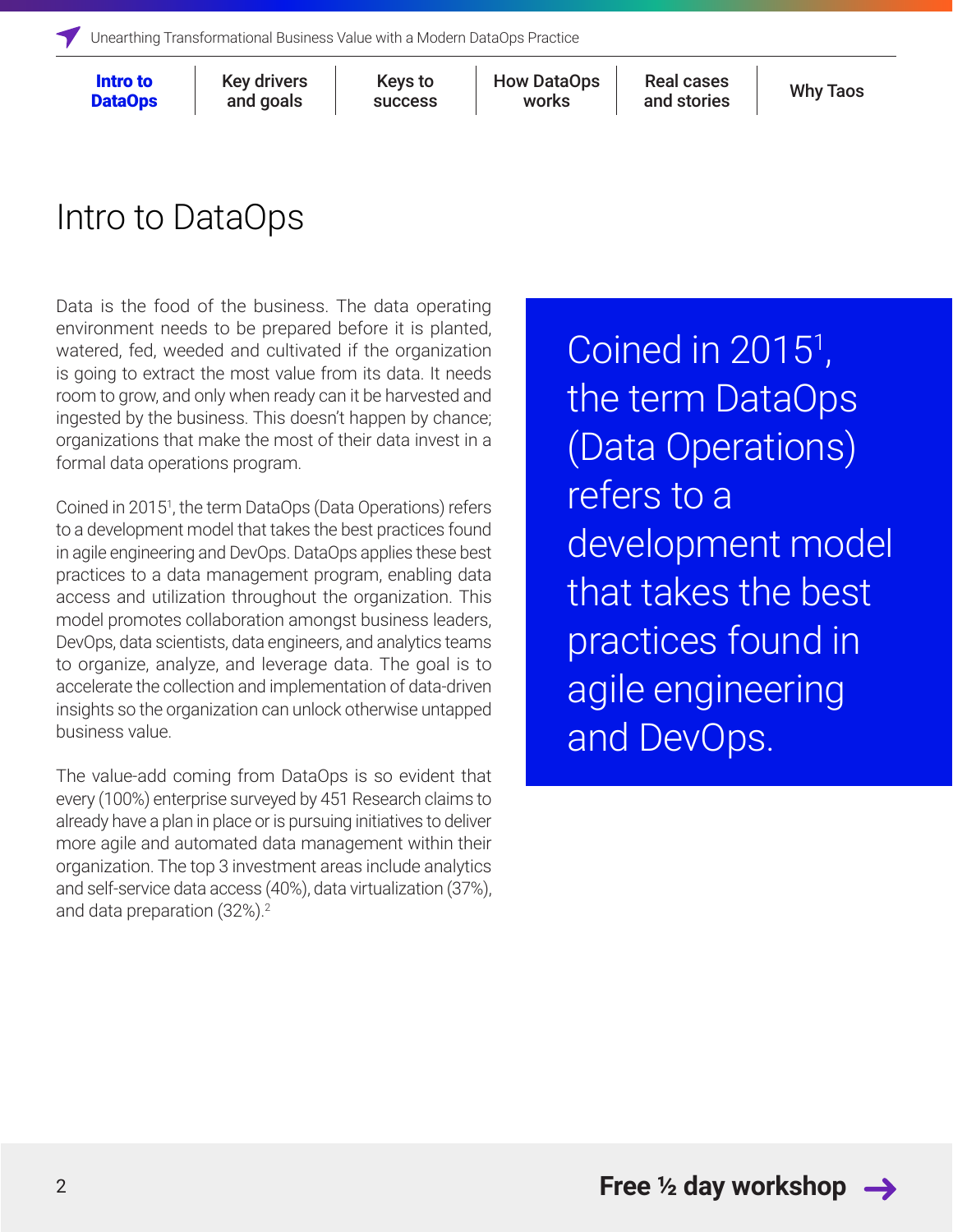[Key drivers](#page-3-0) and goals

[success](#page-4-0)

Keys to How DataOps Real cases [Why Taos](#page-10-0)<br>Nuesses Works and staries Why Taos works

Real cases [and stories](#page-7-0)

# Intro to DataOps

### Typical DataOps objectives include:3



Fueling continuous and fast innovation for the business by enabling self-service access to trusted, high-quality data for all data citizens.



Enabling continuous data delivery by automating data governance and integration while safeguarding regulatory concerns.



Providing a feedback loop for continuous learning from all data citizens by monitoring and optimizing the data pipeline.



Correcting the misalignment of people and goals by fostering closer links between IT system support, operations, and the business.



Accelerating the delivery of changes and improving delivery quality by introducing automation throughout the data delivery cycle.



Improving insight into the actual value of metadata and data by using results to drive optimization.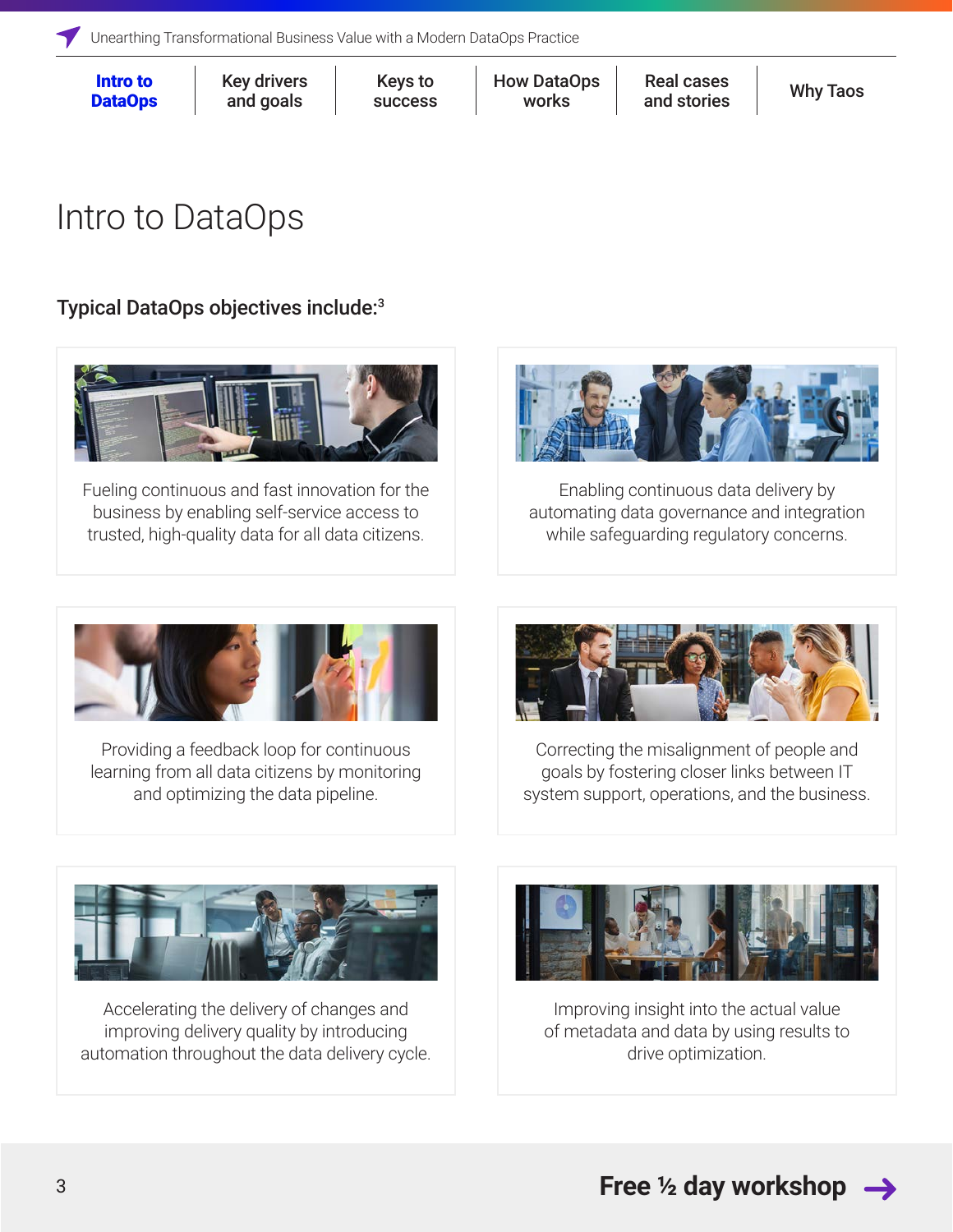Key drivers and goals

[success](#page-4-0)

Keys to How DataOps Real cases [Why Taos](#page-10-0) works

Real cases [and stories](#page-7-0)

# <span id="page-3-0"></span>Key drivers and goals

When asked to predict what the next 24 months might look like at their organization, 71% of 451 Research survey participants said they believe data will become more important to their organization's decision-making.4

Modern organizations leverage advanced data operations coupled with a modern cloud and agile development to continuously transform their business to deliver more value to their customers, shareholders, partners, and employees. DataOps is critical in their strategy to proactively manage and integrate analytics to reveal new business opportunities, minimize risk to revenue, quickly respond to operational issues, and perhaps even predict what could happen next.

Ultimately, it's all about uncovering new ideas and opportunities and converting them to production processes to extract value financially, operationally, or both:







Grow revenue **Expand profit** Increase operational efficiencies

Create new business opportunities

Raise the value for the customer



Improve operational agility



Simplify operations for a number of data sources



Empower the entire organization to be data-driven



Adhere to data governance requirements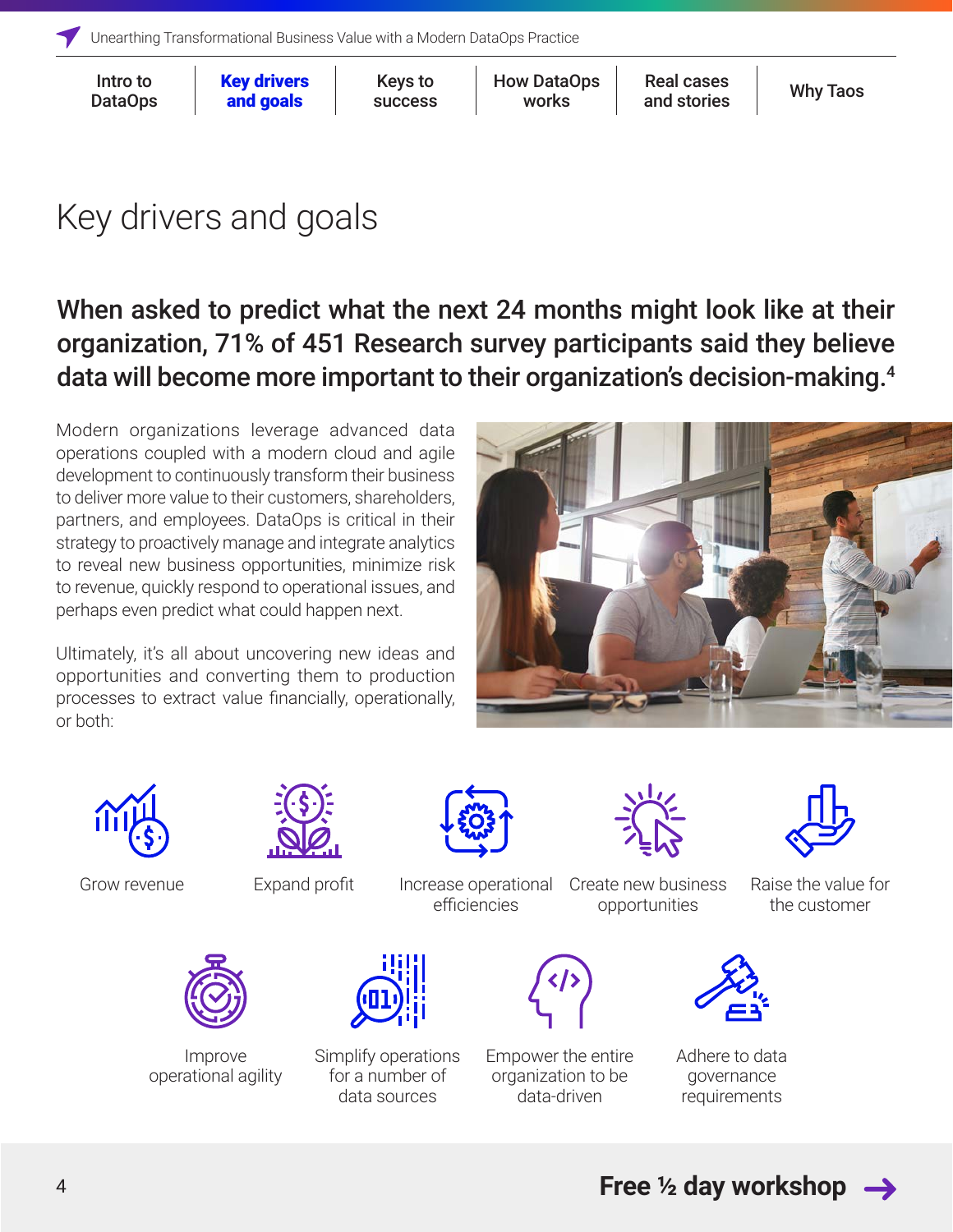[Key drivers](#page-3-0) and goals

success

**Keys to** How DataOps Real cases [Why Taos](#page-10-0) works

Real cases [and stories](#page-7-0)

### <span id="page-4-0"></span>Key considerations for success



Sometimes a story presents itself without much effort. If looking in the right place at the right time, some organizations can spot the obvious low-hanging fruit in their data. However, the big, innovative, gamechanging, insight-driven stories are likely buried deep in your widespread collection of data residing across multiple systems in multiple formats. Getting access to and harnessing this data in a timely manner requires a deliberate data operations program that considers not only the data itself but also the applications, analysis, and the environment in which the program resides.

Hoping to uncover game-changing value in the data without a formal program could result in less-than-desirable outcomes. Organizations serious about transforming their business with data need to embrace and invest in a formal DataOps model where many elements must be aligned:



Data access: Availability, speed, and scalability of the cloud storage and other services are critical. 92 percent of enterprises have a multi-cloud strategy; 61% plan to optimize their cloud use.5



Data integrity: Trust in the data and the outcomes is non-negotiable. 90% of organizations believe data quality and trust will become more important than volume or quantity.6



Data protection: Keeping the data safe from prying eyes and compromise is critical but often limits the ability to use the data effectively. 84% of organizations believe that data privacy and security requirements limit their access to data.<sup>7</sup>



DataOps culture: Looking beyond the data, technology, and algorithms is critical. Similar to establishing a DevOps culture, organizations need to think and act differently when it comes to a DataOps practice, building a culture where "failure is accepted and expected in order to foster innovation."8



DataOps lifecycle: It is critical to understand how and when the data is available, relevant, and suitable. Well-managed data is ingested, stored according to usefulness and any regulatory requirements to which it must adhere, shared with a minimum set of consumers, and then destroyed.9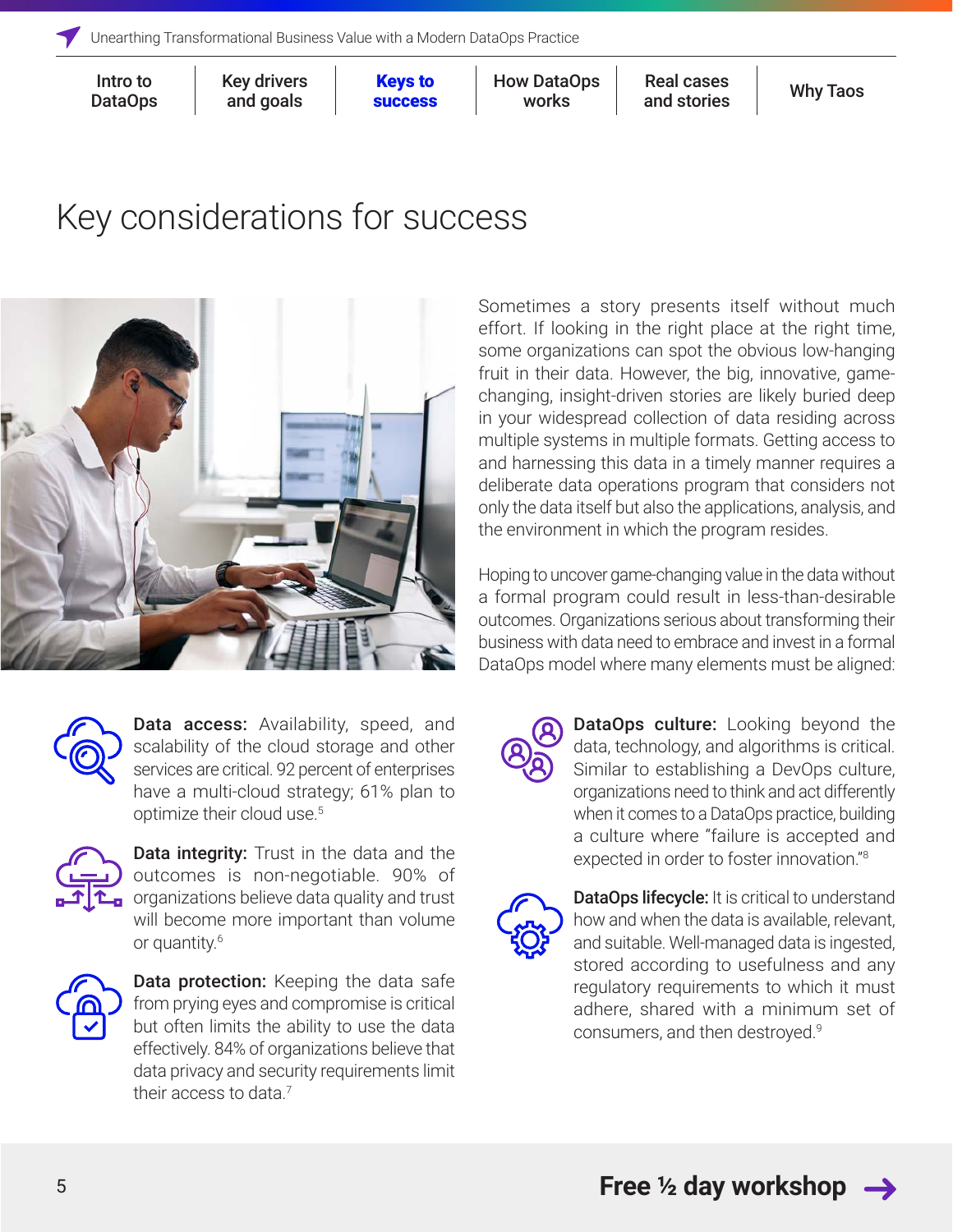[Key drivers](#page-3-0) and goals

[success](#page-4-0)

**Keys to** How DataOps Real cases [Why Taos](#page-10-0) works

Real cases [and stories](#page-7-0)

# Key considerations for success

### Below you'll find a few key benefits of a well-managed data lifecycle:<sup>[10](https://www.taos.com/resources/blog/data-blog-1-the-four-pillars-of-the-data-landing-zone/)</sup>



Data quality is maintained for consistent, clean, and accurate results



Data is delivered in the shape and form that's consumable by those who want to gain insights



Cost control is achieved by eliminating junk and not paying for excess storage

Access controls and appropriate security levels are maintained to ensure privacy and data safety



Change control, change management, and audit history are possible, preserving the chain of custody and data records



Data sovereignty and residency requirements are met while also allowing your policies to evolve with laws and regulations that might be enacted or changed in the future

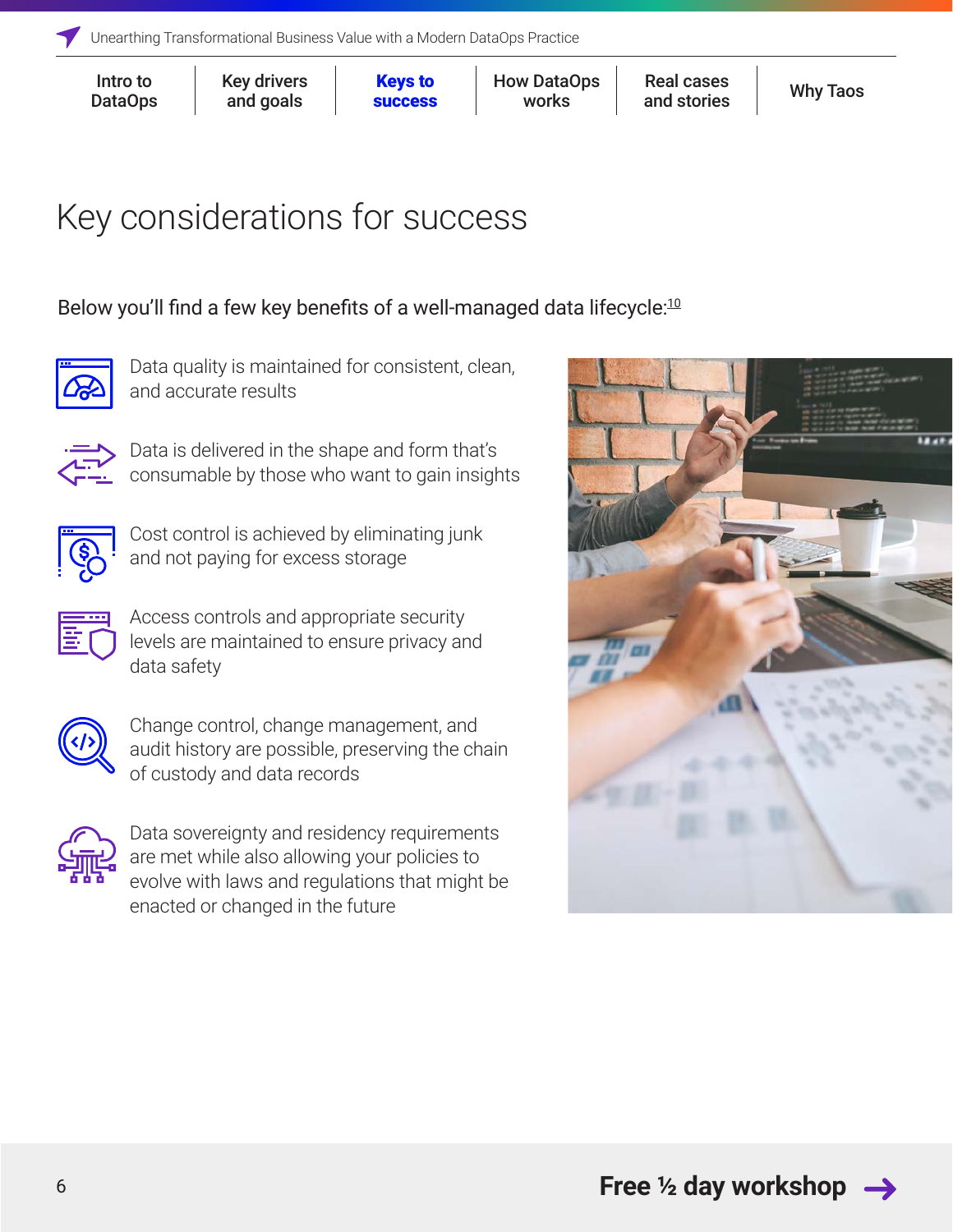**1**

**2**

**3**

[Key drivers](#page-3-0) and goals

[success](#page-4-0)

Keys to **How DataOps** Real cases [Why Taos](#page-10-0) works

Real cases [and stories](#page-7-0)

# <span id="page-6-0"></span>How DataOps Now works

DataOps Now is a partner to help you manage your data operations. We help keep the flow moving across the pipelines leading to a more consistent data experience. You are likely consuming data from various sources in various formats:

The process that takes that data from generation to storage is the data pipeline. The main goal of Taos DataOps Now is to make sure that process is secure, cost-optimized, reliable, efficient, operationally excellent, and performant. This means that solutions are created in a 6 pillars sustainable model and maintained by the engineering staff to always meet those characteristics. This is accomplished by allocating the tasks to a pod of data experts consisting of:

The pod shares a common set of clients. This allows them to have an incredible breadth of capability that a single resource would otherwise struggle to obtain, including:







- Queued Messaging
- RDS
- S3
- API Gateway
- AWS Glue
- AWS Kinesis
- AWS Athena
- AWS RedShift
- AWS Aurora
- AWS Neptune
- Apache Spark
- Airflow
- GCP Data Fusion
- GCP Big Query
- GCP Looker
- Beam
- Azure Data Bricks
- Azure SQL
- QuickSight
- PowerBI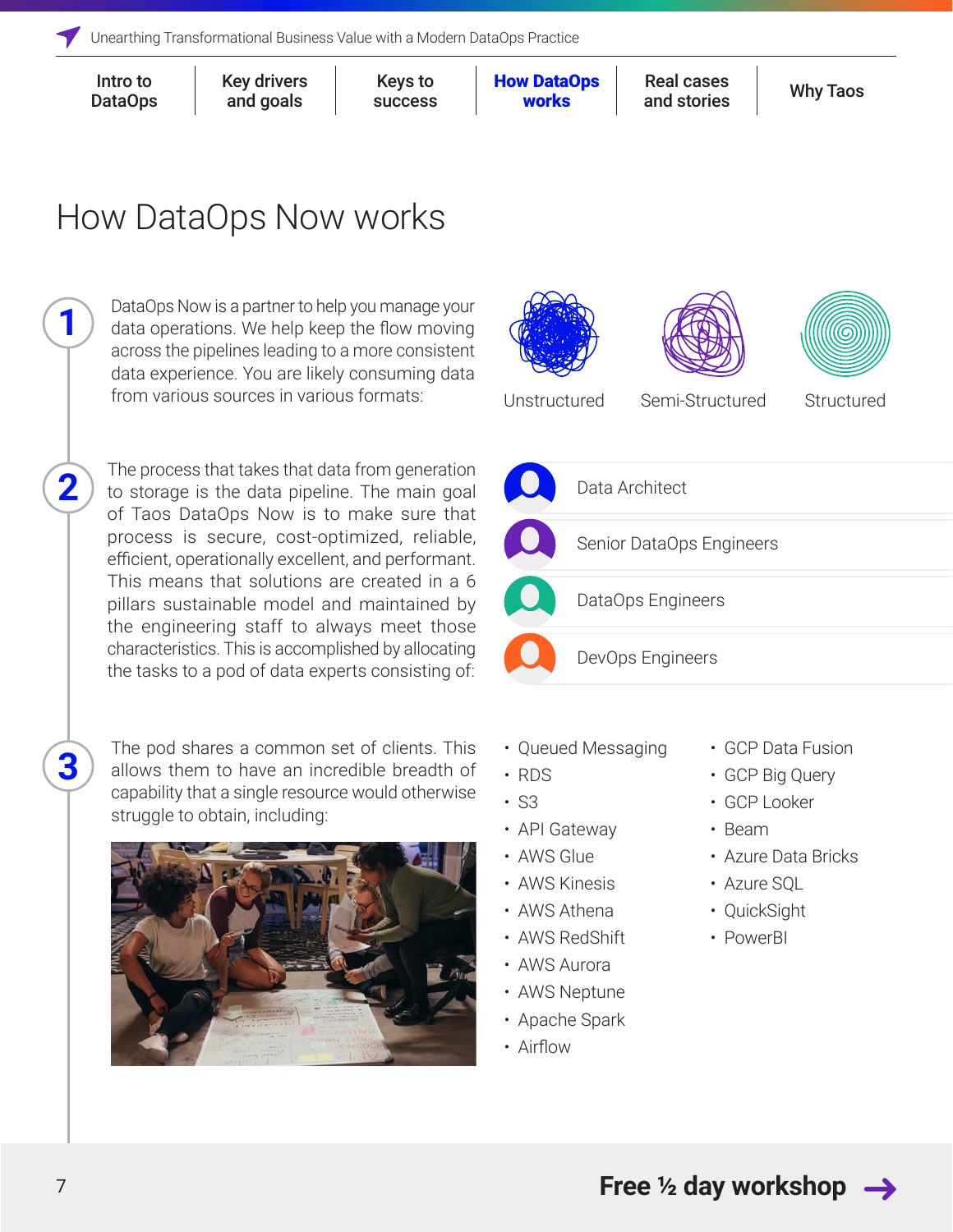<span id="page-7-0"></span>

| Intro to | <b>Key drivers</b> | <b>Keys to</b> | <b>How DataOps</b> | <b>Real cases</b> | <b>Why Taos</b> |
|----------|--------------------|----------------|--------------------|-------------------|-----------------|
| DataOps  | and goals          | <b>SUCCESS</b> | works              | and stories       |                 |
|          |                    |                |                    |                   |                 |

### Real cases and stories

### Bring on the Big Data

Many organizations looking to get the most out of their data turn to Taos for help identifying which bestin-class data products and services are the right fit for their business. Taos works with all the major hyper scalers, including AWS, GCP, Azure, IBM, and Oracle Cloud.

The Taos team has deep experience developing a solution with the confidence that it will work for your business wherever your data is stored and consumed. From data security to how best to harness the power of the cloud for your own big data solutions.

### DataOps use cases

A business-ready DataOps practice can drive value and competitive advantage throughout the organization. Below you will find some sample use cases:



#### [Public services](https://www.ibm.com/analytics/dataops/interactive-guide/use-cases/public-services.html)<sub>[2]</sub>

Sonoma County uses technology to fight the forces of inequality. A 360-degree view of the client helped the county break down information barriers and provide improved citizen services delivery.



#### [Data science](https://www.ibm.com/analytics/dataops/interactive-guide/use-cases/data-science.html)<sub>[2]</sub>

Vanguard successfully implemented data governance strategies to provide trusted data to data scientists and analysts in predictive analytics and new product development in the financial services industry.



#### [Product development](https://www.ibm.com/analytics/dataops/interactive-guide/use-cases/product-development.html)

State Farm's test data management benefits a governed organization's data mining, application development, and product development processes in the insurance industry.



[Client experience](https://www.ibm.com/analytics/dataops/interactive-guide/use-cases/client-experience.html)  $\boxtimes$ 

Localiza Rent-A-Car is driven by a mission to provide personalized service to its customers by providing a single, 360-degree view of customer interactions across four unique business units.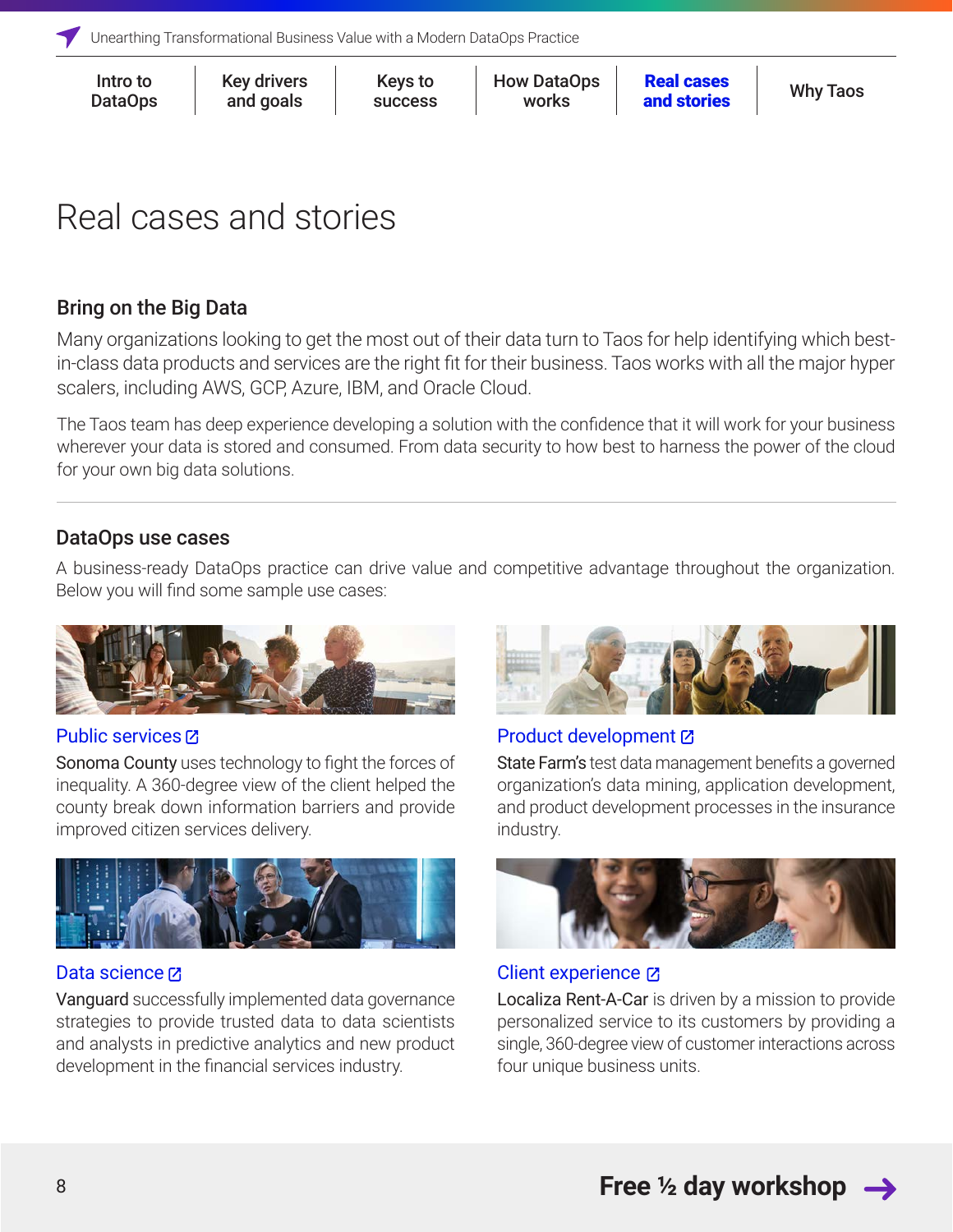| Intro to       |  |
|----------------|--|
| <b>DataOps</b> |  |

[success](#page-4-0)

Keys to [How DataOps](#page-6-0) **Real cases** [Why Taos](#page-10-0) works

## Real cases and stories

We can get some additional motivation to embrace DataOps by exploring some of the case studies presented in Bernard Marr's book, Data Strategy: How to Profit From a World of Big Data, Analytics and Artificial Intelligence:<sup>11</sup>



#### Data-driven, evidence-based decision making

**Bacardi** used data analytics to address the problem of "shrinkage" across its supply chain. A larger amount of product than was acceptable was being lost during production, transit, and retail. The majority of the shrinkage occurred at the retail level due to shoplifting.



#### Data-driven, evidence-based customer insights

**Disney's** "Magic Bands" wristbands provide the resort operator with a real-time stream of information about where its guests are, what they are doing, and how they are using the attractions and facilities. Disney uses this to leverage as much value as they can from each visitor by maximizing opportunities to identify what they want to buy next and making sure it's conveniently on hand at the right time.



#### Creating better products, creating smart products, creating intelligent products

Airbus successfully demonstrated the take-off capability of its Autonomous Taxi, Take-Off and Landing (ATTOL) system, which uses computer vision to understand the movement of the aircraft as well as spot hazards on the runway while taxiing or on approach to land.<sup>2</sup> Airbus is working on the taxiing and landing functions, but has said that it is not rushing ahead to deliver fully autonomous aircraft. Instead, its focus is on creating technology that will assist human pilots in making better decisions.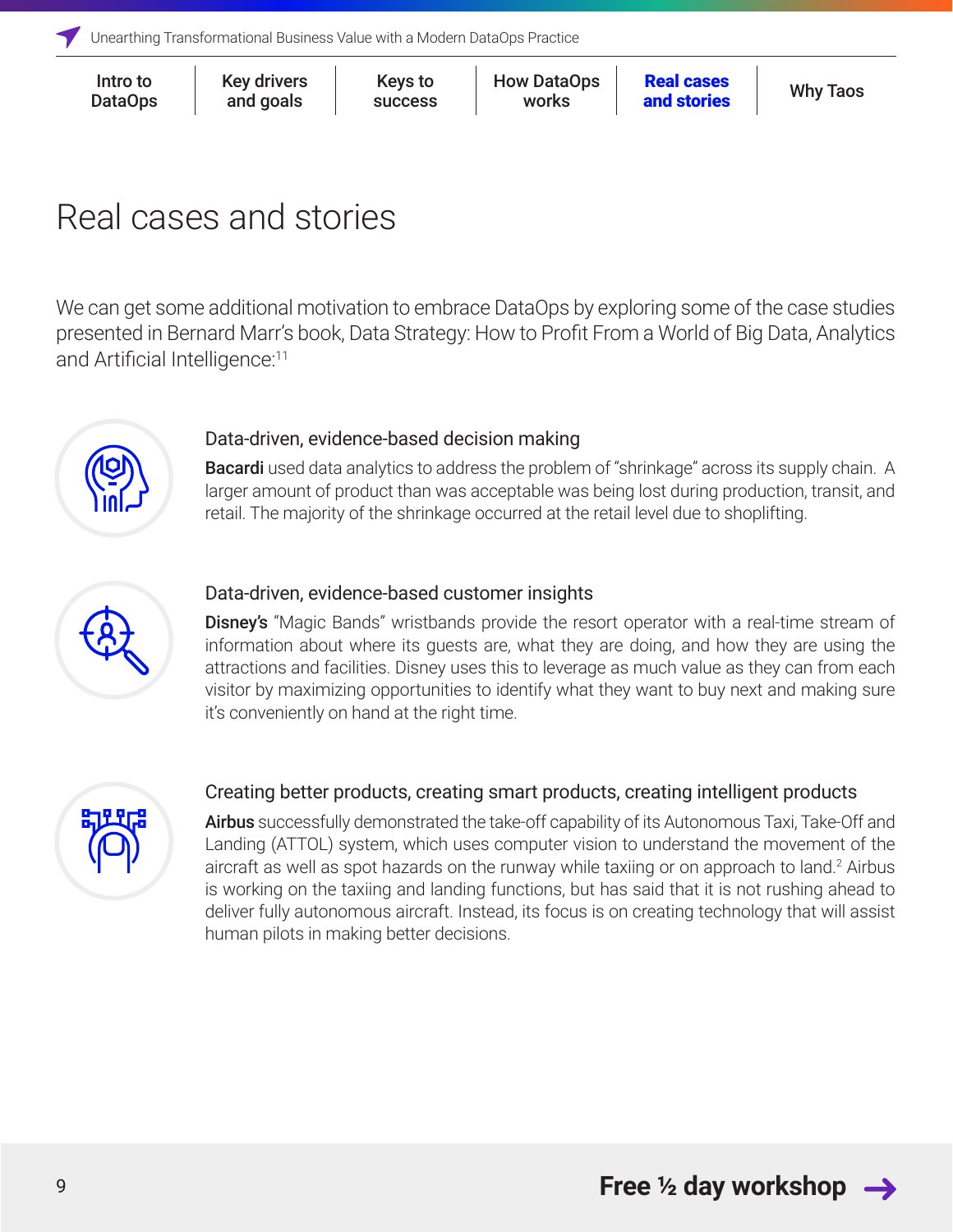[Key drivers](#page-3-0) and goals

[success](#page-4-0)

Keys to [How DataOps](#page-6-0) **Real cases** [Why Taos](#page-10-0) works

Real cases [and stories](#page-7-0)

### Real cases and stories



#### Data-driven, evidence-based service enhancements

Uber started out with a simple mission—disrupt the private hire vehicle market by using data to allow anyone to become a cab driver in their own car. In the days when taking a taxi generally meant waiting in the street for one to drive past and trying to hail it, the ability to use an app to match people needing a ride with drivers in their vicinity was revolutionary. As success led to greater and greater volumes of data, it expanded into food delivery with Uber Eats, and introduced a machine learning-driven customer service system for quickly resolving issues ranging from disputes over fares to lost property left behind in vehicles.



#### Data-driven, evidence-based business process optimization

Macy's and other leading retailers say that AI and data analytics are now being applied at every stage of the retail process: working out what the popular products will be by predicting trends, forecasting where the demand will be for those products, optimizing pricing for a competitive edge, identifying the customers likely to be interested in the products and working out the best way to approach them, taking their money and, finally, working out what to sell them next.



#### Creating a new revenue stream selling internally generated data

**John Deere** aggregates data from sensors attached to the farming machinery it sells worldwide and then sells the data to farmers to help them make decisions about planting crops and using pesticides.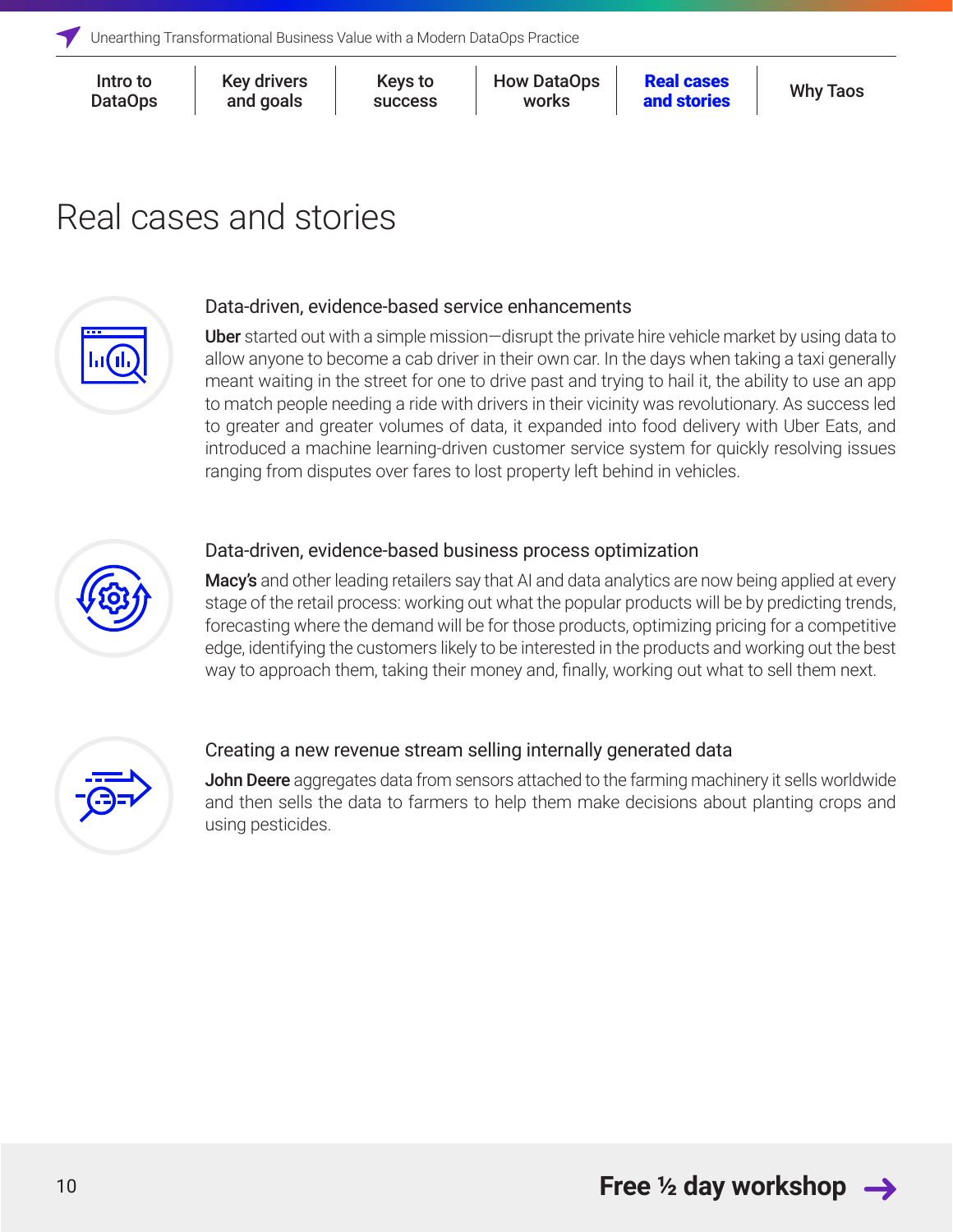<span id="page-10-0"></span>

| Intro to | <b>Key drivers</b> | <b>Keys to</b> | <b>How DataOps</b> | <b>Real cases</b> | <b>Why Taos</b> |
|----------|--------------------|----------------|--------------------|-------------------|-----------------|
| DataOps  | and goals          | <b>SUCCESS</b> | <b>works</b>       | and stories       |                 |
|          |                    |                |                    |                   |                 |

### The value of taking your DataOps journey with Taos by your side

DataOps is a crucial component within the entire Taos solutions portfolio that enables the full lifecycle of the Digital Transformation and Digital Optimization journey.



With the DataOps journey underway, it's essential to focus on the data pipeline. The pipeline ensures that the data is accessible, current, relevant, complete, trustworthy, hasn't been accessed by unauthorized users or systems due to spillage or a lack of proper access controls, and is decommissioned when its value in the data chain has ended.

As referenced earlier, the process that takes that data from generation to storage is the data pipeline. To ensure these requirements are met, the data pipeline must be managed with the following elements:

- Data lifecycle management
- Articulated ingestion, transformation, and load requirements
- Clear lines of demarcation between Data Producer, Data Broker, and Data Consumer
- ◆ Data freshness, availability, integrity monitoring
- Spill remediation for data backfill and replay
- Quality control to prevent bugs and failures
- **◯** Drain and update to maintain the pipeline's integrity
- $\triangleright$  Infrastructure troubleshooting with integration into native monitoring tools
- **◆** Ongoing optimizations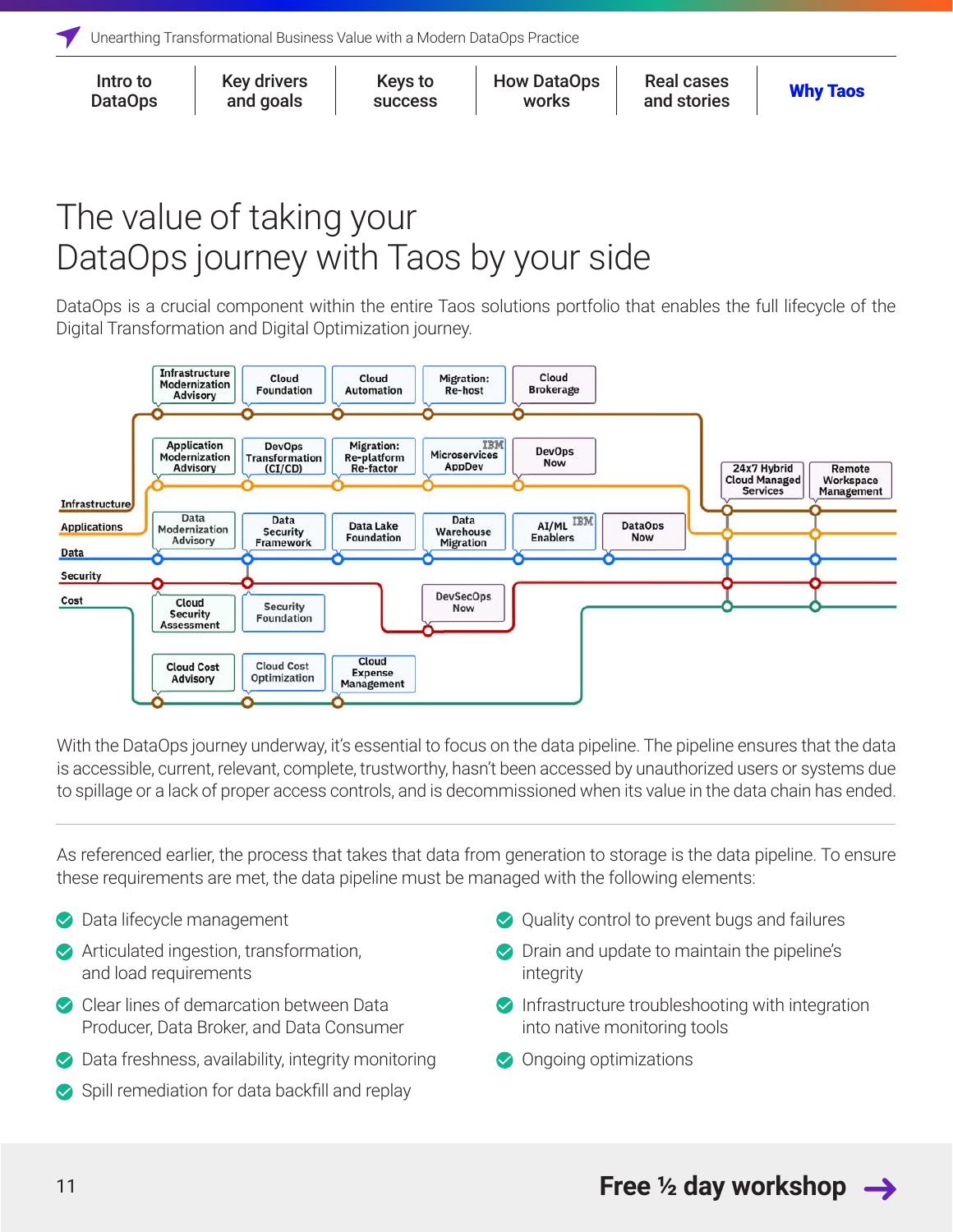[Key drivers](#page-3-0) and goals

[success](#page-4-0)

Keys to [How DataOps](#page-6-0) Real cases<br>Nuesses Nuerke and staries **[Why Taos](#page-10-0)** works

Real cases [and stories](#page-7-0)

### The value of taking your DataOps journey with Taos by your side



To ensure your DataOps journey and data pipeline are in proper working order, your organization likely requires the expertise of a data architect and data engineer to optimally use native hypescaler services to run, maintain, and evolve dozens or hundreds of data pipelines throughout the ongoing DataOps journey. To address this need, Taos has you covered:

#### Results-based delivery

Integration with your environment, product, and operations roadmaps help solve inefficient datageneration and processing problems, improving poor data quality caused by errors and inconsistencies.

#### End-to-end efficient data

Access agile software to curate, govern, manage, and provision data—connected and optimized at every data lifecycle stage—across the entire supply chain.

#### Secure and compliant data

Apply controls for automated, customizable data quality, masking, tokenization, and more so data is protected and compliance-verified at every step of its journey.

#### Lower data costs

Offer stakeholders self-service access. This quality will make data easily discovered, selected, and provisioned to any destination while reducing IT dependence, accelerating analytic outcomes, and lowering data costs.

#### Drive business insights

Discover DataOps solutions that can monetize your data and deliver up to 87% savings in development costs with automated design.

#### Communication

DataOps outcomes need to be presented in story form to those that can make the change to harness the data, from the executives (for funding) to practitioners (for execution) to employees (for empowerment).

#### Virtual Workforce

Taos becomes an extension of your engineering team to continuously scale and improve operations, avoiding a single point of failure and protecting employees from burnout.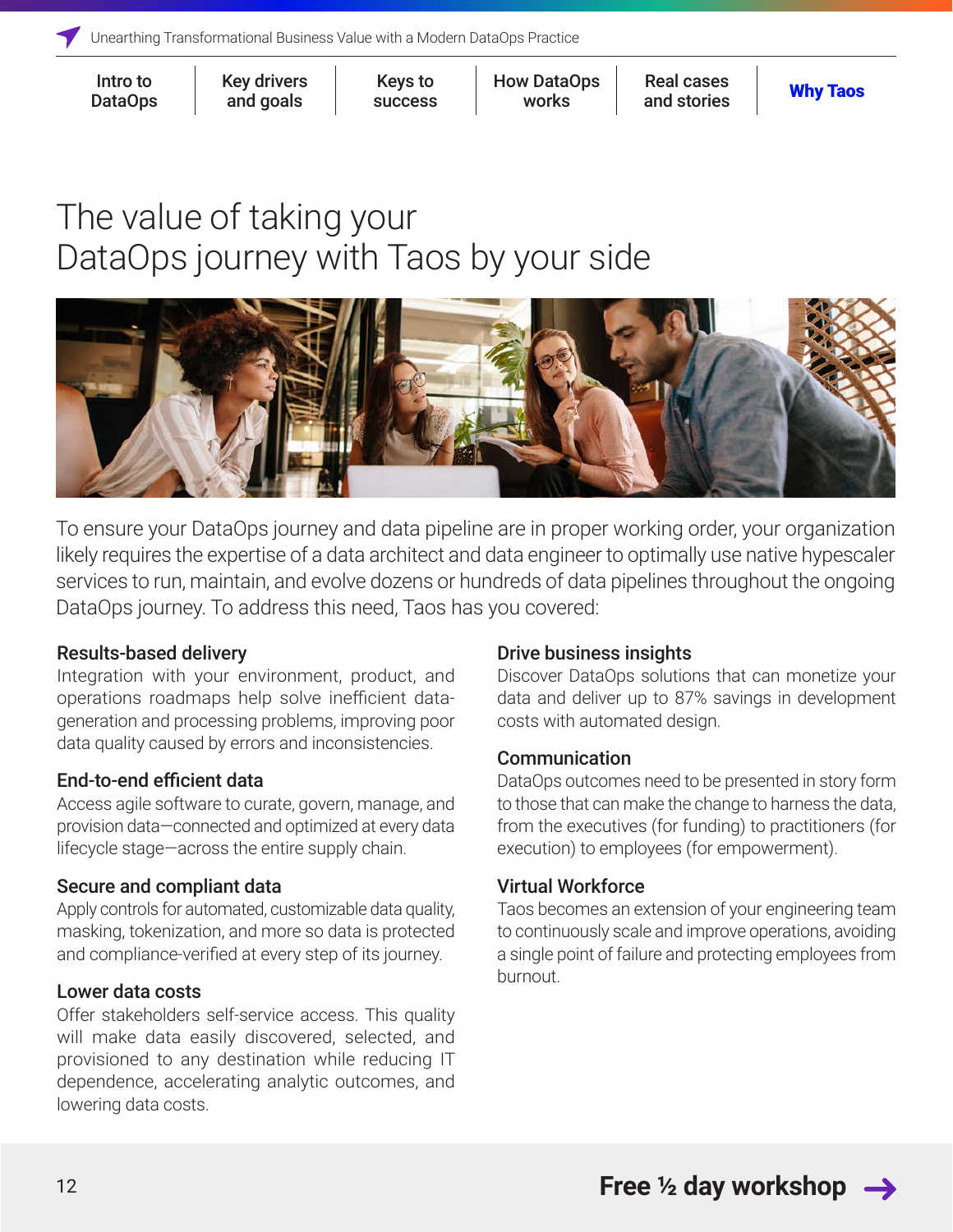[Key drivers](#page-3-0) and goals

[success](#page-4-0)

Keys to How DataOps Real cases [Why Taos](#page-10-0)<br>Nuesses Works and staries Why Taos works

Real cases [and stories](#page-7-0)

### <span id="page-12-0"></span>Workshop



Join Taos for a half-day workshop where the Taos team will design an agenda selecting from key activities to meet your organization's needs. Taos will assess and analyze your requirements, align them with your roadmap for the future, and recommend solutions to produce results that are truly meaningful for your organization's big data goals.

Sources

<sup>1 -</sup> [From DevOps to DataOps,](https://www.tamr.com/blog/from-devops-to-dataops-by-andy-palmer/) By Andy Palmer, May 2015

<sup>2 -</sup> [DataOps Unlocks the Value of Data,](https://www.ciosummits.com/Online_Assets_Hitachi_Vantara_DataOps_Unlocks_Value_of_Data.pdf) 451 Research, January 2020

<sup>3 -</sup> [Deliver business-ready data fast with DataOps](https://www.ibm.com/downloads/cas/APM14B8J), IBM, April 2020

<sup>4, 6, 7 -</sup> [DataOps Dilemma: Survey Reveals Gap in the Data Supply Chain](https://insidebigdata.com/wp-content/uploads/2021/09/451_Research_Report_DataOps_Dilemma_Survey_Reveals_Gap_in_the_Data_Sup.pdf), 451 Research, S&P Global Market Intelligence, 2021

<sup>5 -</sup> [Flexera 2021 State of the Cloud Infographic, Flexera](https://www.flexera.com/sites/default/files/infographic-cm-sotc-turbulence-in-the-cloud.pdf), 2021

<sup>8 -</sup> [Leap to a Higher Level of Business with Taos DevOps Services](https://www.taos.com/resources/blog/leap-to-a-higher-level-of-business-with-taos-devops-services/), Taos, January 2021

<sup>9, 10 -</sup> [Data Blog #1: The Four Pillars of the Data Landing Zone, Taos,](https://www.taos.com/resources/blog/data-blog-1-the-four-pillars-of-the-data-landing-zone/) January 2022

<sup>11 -</sup> [Data Strategy: How to Profit from a World of Big Data, Analytics and Artificial Intelligence](https://www.goodreads.com/book/show/56849140-data-strategy), Bernard Marr, October 2021